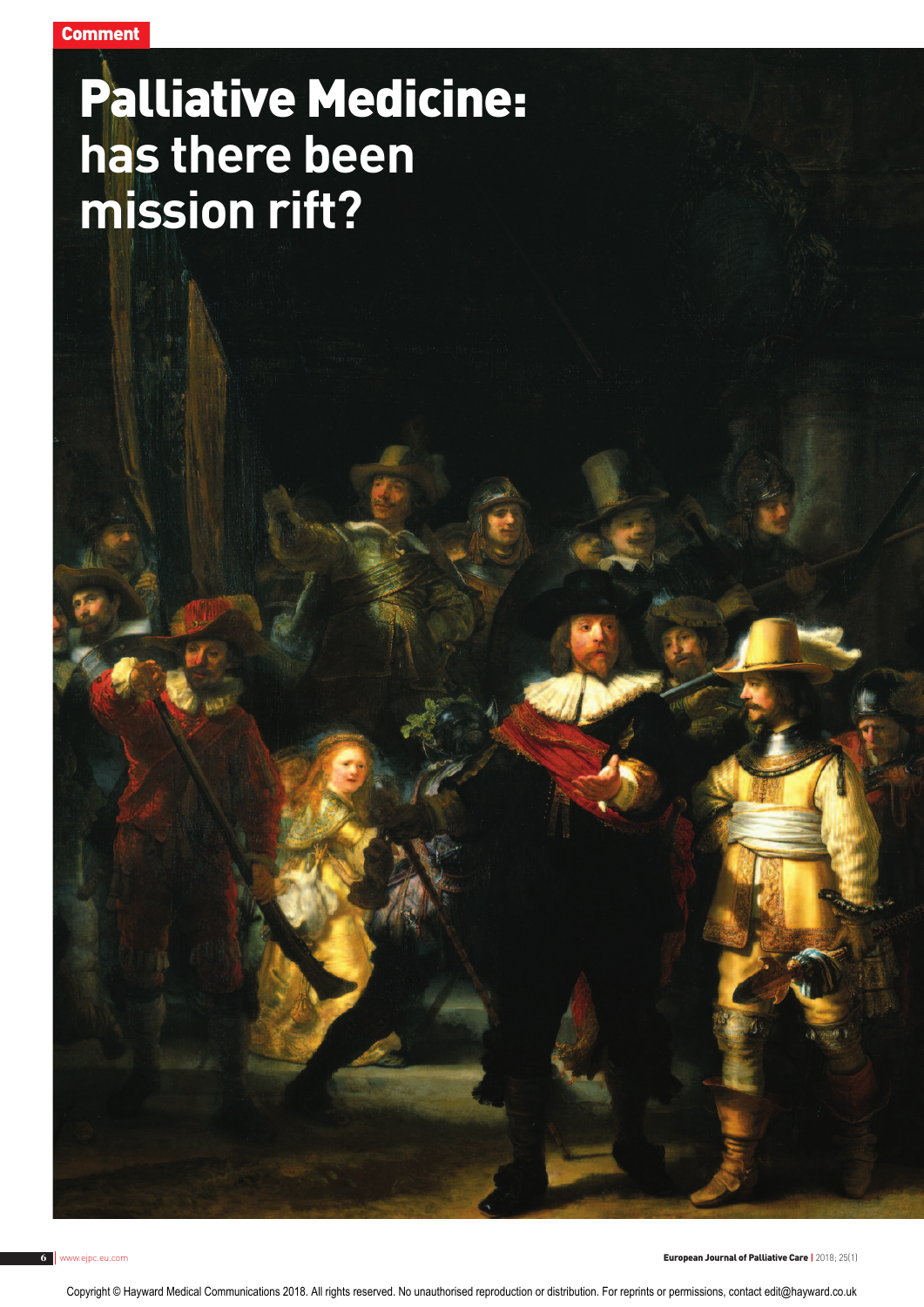

& **Joseph M Sawyer** MBBS MSc MRCP Academic Clinical Fellow in Palliative Medicine<sup>1</sup> <sup>1</sup> Marie Curie Palliative

Care Research Department, London

## Why do we seek to quantify the unquantifiable?

**In 1987, palliative medicine was accredited by the Royal College of Physicians (RCP), London, as a subspecialty to general internal medicine.2 This milestone marked a recognition that the rigid parameters of an increasingly technological medical model were inappropriate for the provision of holistic, patient-centred care. In return, the RCP provided an important platform on which the specialty could grow.**

With its new-found status, one of palliative medicine's first challenges was to confront the prospect of evidence-based medicine. This new paradigm suggested tradition, anecdote and theoretical reasoning be replaced by evidence from high-quality randomised control trials and observational studies.3 In combination with 'clinical expertise', these were to provide clinicians with the knowledge to drive healthcare into the new millennium. Thirty years later, other specialties have amassed an evidence base that stands tall over that of palliative medicine. However, somewhat contradictorily, palliative medicine is widely regarded as offering a standard of care second to none. Within this paradox lies the answer to what really matters to people.

Evidence-based medicine has its limitations. It has become distorted by vested interests, uses surrogate outcomes to establish efficacy, is a poor fit for frailty and multi-morbidity, and there are huge problems with publication bias.4 Despite this, we have created a volume of research and guidelines that has left us at saturation point. Compulsive reliance on evidence has created a breed of clinician trained in following a templatedriven approach that stifles development of the subtleties of clinical expertise.

What lies beyond evidence-based medicine? Kearney spoke of a two-tiered approach to patient care, the surface and the deep,5 arguing that the totality of any experience consists of interwoven elements of both. At the surface level, knowledge is scientific and rational, requiring an evidence base. At the deep level, knowledge is intuitive and the language flush with symbolism and metaphor. Working at this level is where there is potential for healing in its purest sense. The evaluation of such a service is captured by a woman's reflections on her experience:

'I can't help thinking of Rembrandt's paintings, where the light is so glorious that it makes even the darkness look beautiful.' Unknown<sup>5</sup>

Copyright © Hayward Medical Communications 2018. All rights reserved. No unauthorised reproduction or distribution. For reprints or permissions, contact edit@hayward.co.uk

■ Rembrandt van Rijn, The Night Watch, 1642. 'It is an icon of tolerance, diversity and the magic golden light that makes a society work. While these ordinary people stand guard, we feel a bit safer in our collective defiance of the dark.' – Jonathan Jones, The Guardian, 6 May 2013 PUBLIC DOMAIN